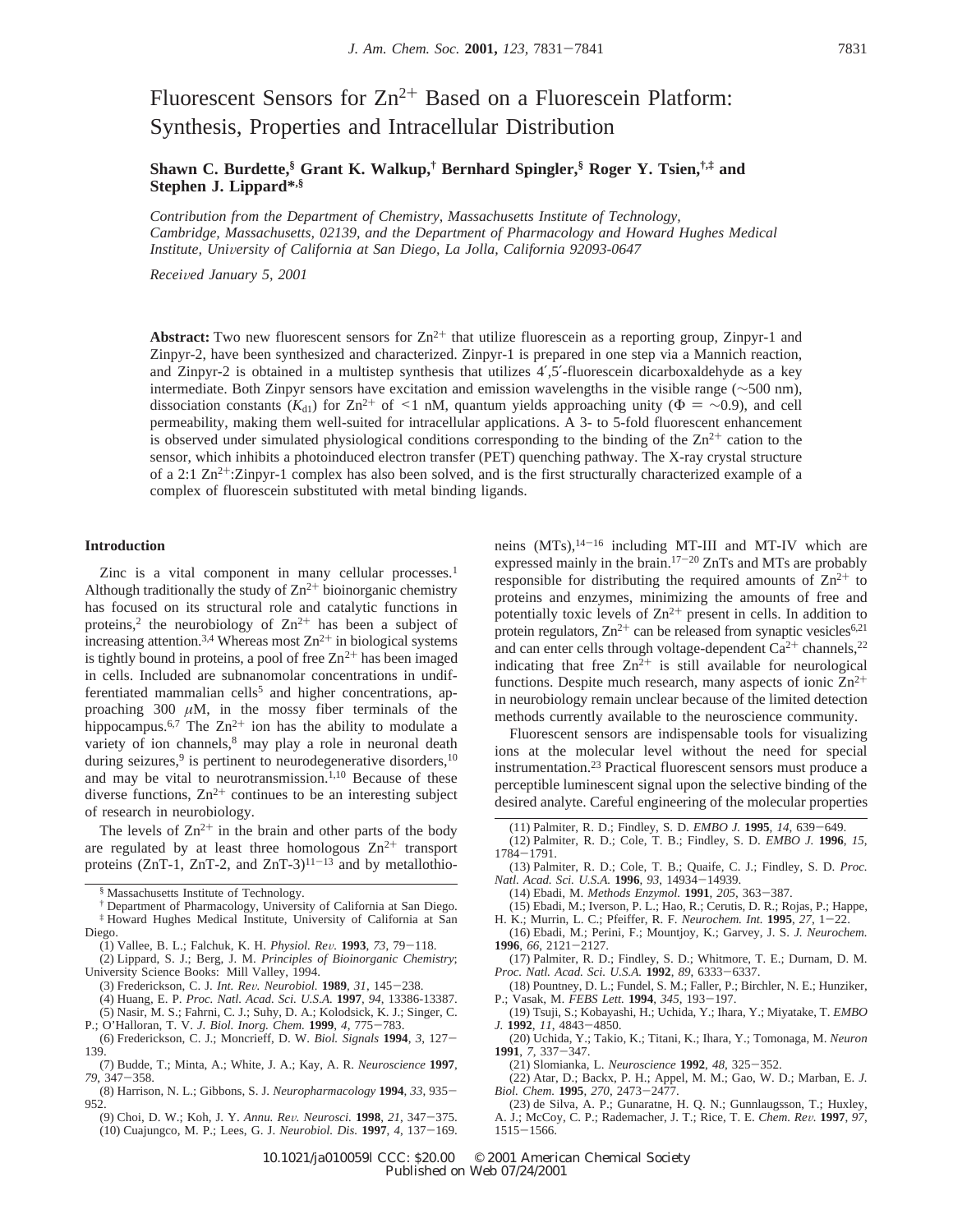of these probes can provide an effective methodology for studying relevant intracellular metal ions, such as  $Ca^{2+}$  in biological systems.24 In addition to selectivity for the analyte, biosensors should have a  $K_d$  value near the median concentration of the species under investigation to allow concentration changes to be monitored. Desirable intracellular fluorescent sensors should produce a signal with a high quantum yield  $(\Phi)$  and have excitation wavelengths exceeding 340 nm. The latter property permits use with glass microscope objectives and prevents UV-induced cell damage. A good sensor will also have emission wavelengths approaching 500 nm to avoid autofluorescence from species native to the cell and to facilitate use with typical fluorescence microscopy optical filter sets.<sup>25</sup> Finally, sensors must have the ability to be passively and irreversibly loaded into cells.

The majority of studies of intracellular  $Zn^{2+}$  with fluorescent sensors have been performed with  $TSQ<sub>1</sub><sup>26</sup> Zinquin<sub>1</sub><sup>27,28</sup>$  and TFLZn,7 all of which are aryl sulfonamide derivatives of 8-aminoquinoline. Recent investigations into the aqueous binding properties of these compounds have clarified many discrepancies found in the literature on these probes, promoting the accuracy of results for future application of these sensors.5,29 Although quinoline-based probes are useful, these sensors are not ideal, because they require near-ultraviolet excitation and can form mixed complexes sensing partially coordinated  $\mathbb{Z}n^{2+}$ . Several approaches to fluorescent  $Zn^{2+}$  detection based on polypeptide,  $30-32$  protein,  $33$  and macrocyclic  $34-36$  sensors have been reported, but none has been applied successfully to sensing zinc in living cells. These alternative sensors are not suitable for intracellular work because of either unsatisfactory binding affinity, optical properties, and cell toxicity, or the need to perform microinjections into cells. Several traditional  $Ca^{2+}$  and  $Mg^{2+}$  probes have been utilized to study  $Zn^{2+},^{22,37}$  but results from these applications can be ambiguous, because  $\text{Zn}^{2+}$ induced signals are difficult to distinguish from those involving alkaline earth metal ions. Recently, the synthesis and characterization of ZnAF-1 and ZnAF-2, two aminofluorescein-based  $Zn^{2+}$  sensors, were reported.<sup>38</sup> The esterified forms of these new sensors are cell-permeable, but details about their intracellular behavior were not described.

In an effort to facilitate the understanding of  $\text{Zn}^{2+}$  in cell biology and neurology, we recently described the preparation

- (27) Zalewski, P. D.; Forbes, I. J.; Betts, W. H. *Biochem. J.* **1993**, *296*, <sup>403</sup>-408.
- (28) Mahadevan, I. B.; Kimber, M. C.; Lincoln, S. F.; Tiekink, E. R. T.; Ward, A. D.; Betts, W. H.; Forbes, I. J.; Zalewski, P. D. *Aust. J. Chem.*
- **<sup>1996</sup>**, *<sup>49</sup>*, 561-568. (29) Fahrni, C. J.; O'Halloran, T. V. *J. Am. Chem. Soc.* **1999**, *121*, <sup>11448</sup>-11458.
- (30) Godwin, H. A.; Berg, J. M. *J. Am. Chem. Soc.* **<sup>1996</sup>**, *<sup>118</sup>*, 6514- 6515.
- (31) Walkup, G. K.; Imperiali, B. *J. Am. Chem. Soc.* **<sup>1997</sup>**, *<sup>119</sup>*, 3443- 3450.
- (32) Walkup, G. K.; Imperiali, B. *J. Org. Chem.* **<sup>1998</sup>**, *<sup>63</sup>*, 6727-6731. (33) Thompson, R. B.; Maliwal, B. P.; Fierke, C. A. *Anal. Chem.* **1998**, *<sup>70</sup>*, 1749-1754.
- (34) Czarnik, A. W. *Acc. Chem. Res.* **<sup>1994</sup>**, *<sup>27</sup>*, 302-308.
- (35) Koike, T.; Watanabe, T.; Aoki, S.; Kimura, E.; Shiro, M. *J. Am. Chem. Soc.* **<sup>1996</sup>**, *<sup>118</sup>*, 12696-12703.
- (36) Hirano, T.; Kikuchi, K.; Urano, Y.; Higuchi, T.; Nagano, T. *Angew. Chem., Int. Ed.* **<sup>2000</sup>**, *<sup>39</sup>*, 1052-1054.
- (37) Canzoniero, L. M. T.; Sensi, S. L.; Choi, D. W. *Neurobiol. Dis.* **<sup>1997</sup>**, *<sup>4</sup>*, 275-279.
- (38) Hirano, T.; Kikuchi, K.; Urano, Y.; Higuchi, T.; Nagano, T. *J. Am. Chem. Soc.* **<sup>2000</sup>**, *<sup>122</sup>*, 12399-12400.

and preliminary characterization of Zinpyr-1, $39$  a new cellpermeable fluorescent sensor for  $\text{Zn}^{2+1,40}$  Our initial investigations indicated that Zinpyr-1 exhibits a 3.1-fold increase in integrated fluorescence intensity upon the formation of a 1:1 ligand: $Zn^{2+}$  complex. Zinpyr-1 can be passively loaded into cells and used to detect  $Zn^{2+}$  introduced exogenously. Zinpyr-1 is particularly amenable to intracellular work, because fluorescein is the reporting group. This xanthenone-based chromophore has a quantum yield approaching unity ( $\Phi = 0.95$ ) and excitation and emission wavelengths exceeding 490 nm.<sup>41</sup>

Previous approaches to preparing fluorescent sensors have often suffered from a lack of generality. We have therefore devised a general methodology for preparing fluorescent sensors that is based on the fluorescein framework and demonstrate here its utility through the synthesis of Zinpyr-2, a first-generation fluorescent probe structurally similar to Zinpyr-1. In addition, we describe a thorough investigation of the physical and structural properties of these probes related to their use as  $\text{Zn}^{2+}$ sensors.

#### **Experimental Section**

**Materials and Methods.** Chlorobenzene and 1,2-dichloroethane (DCE) were distilled from calcium hydride under nitrogen. Dimethyl sulfoxide (DMSO) was vacuum distilled from  $CaH<sub>2</sub>$  and subsequently dried over 3-Å molecular sieves. Deuterated chloroform was dried over 3-Å molecular sieves. Zinc chloride was fused prior to each use. Di- (2-picolyl)amine (DPA) was prepared as previously described.42 All other reagents were purchased and used as received. Flash column chromatography was performed using silica gel-60 (230-400 mesh) or Brockman I activated neutral aluminum oxide (150 mesh). Thinlayer chromatography (TLC) analysis was performed using Merck F254 silica gel-60 plates or Merck F254 aluminum oxide-60 and viewed by UV light, or developed with ceric ammonium molybdate, 2,4 dinitrophenyl hydrazine, or iodine stain. Infrared spectra were recorded on a BTS 135 FTIR instrument as KBr pellets. NMR spectra were recorded on a Varian 500 MHz spectrometer at ambient probe temperature, 283 K, and were referenced to the internal  $\rm{^{1}H}$  and  $\rm{^{13}C}$ solvent peaks. Fast atom bombardment (FAB) mass spectrometry was performed in the MIT Department of Chemistry Instrumentation Facility (DCIF) with the use of *m*-nitrobenzyl alcohol as the matrix. Melting points were recorded on a Thomas-Hoover capillary melting point apparatus. **CAUTION: One of the isolated compounds below contains perchlorate ion, which can detonate explosively and without warning. Although we have encountered no incidents with the reported compound, all due precautions should be taken.**

**4**′**,5**′**-Dimethylfluorescein Dibenzoate (1).** Phthalic anhydride (16.7 g, 113 mmol) and 2-methylresorcinol (24.9 g, 201 mmol) were crushed and melted into a brown liquid at 150 °C. Fused ZnCl<sub>2</sub> (15 g, 110) mmol) was added slowly over 35 min, and the temperature was slowly increased to 230 °C over 30 min until the material solidified. The brick red solid was pulverized and boiled in 250 mL of 6 M HCl for 30 min. The red solid was collected on a frit, washed thoroughly with distilled water, and dried in vacuo at 50 °C for 2 h. The crude product was combined with benzoic anhydride (115 g, 509 mmol) in 400 mL of pyridine and refluxed at 140 °C for 2.5 h. The reaction mixture was diluted with 700 mL of distilled water, and a dark brown solid formed upon cooling. The solids were collected, washed thoroughly with water, and dried. The dark brown solids were dissolved in 550 mL of boiling toluene and decolorizing carbon was added. The hot mixture was filtered through Celite, and the Celite/carbon mixture was washed with 250 mL of boiling toluene. The product was crystallized from toluene and

- (41) Lakowicz, J. R. *Principles of Fluorescence Spectroscopy*; 2nd ed.; Kluwer Academic/Plenum: New York, 1999.
- (42) Gruenwedel, D. W. *Inorg. Chem.* **<sup>1968</sup>**, *<sup>7</sup>*, 495-501.

<sup>(24)</sup> Tsien, R. Y. *Fluorescent and Photochemical Probes of Dynamic Biochemical Signals Inside Li*V*ing Cells*; Czarnik, A. W., Ed.; American Chemical Society: Washington D. C., 1993; Vol. 538, pp 130-146.

<sup>(25)</sup> Czarnik, A. W. *Curr. Biol.* **<sup>1995</sup>**, *<sup>2</sup>*, 423-428.

<sup>(26)</sup> Frederickson, C. J.; Kasarskis, E. J.; Ringo, D.; Frederickson, R. E. *J. Neurosci. Methods* **<sup>1987</sup>**, *<sup>20</sup>*, 91-103.

<sup>(39)</sup> The name Zinpyr indicates the structural composition of the ligand (four pyridyl groups) as well as its ability to "peer" into the  $Zn^{2+}$ concentration of samples.

<sup>(40)</sup> Walkup, G. K.; Burdette, S. C.; Lippard, S. J.; Tsien, R. Y. *J. Am. Chem Soc.* **<sup>2000</sup>**, *<sup>122</sup>*, 5644-5645.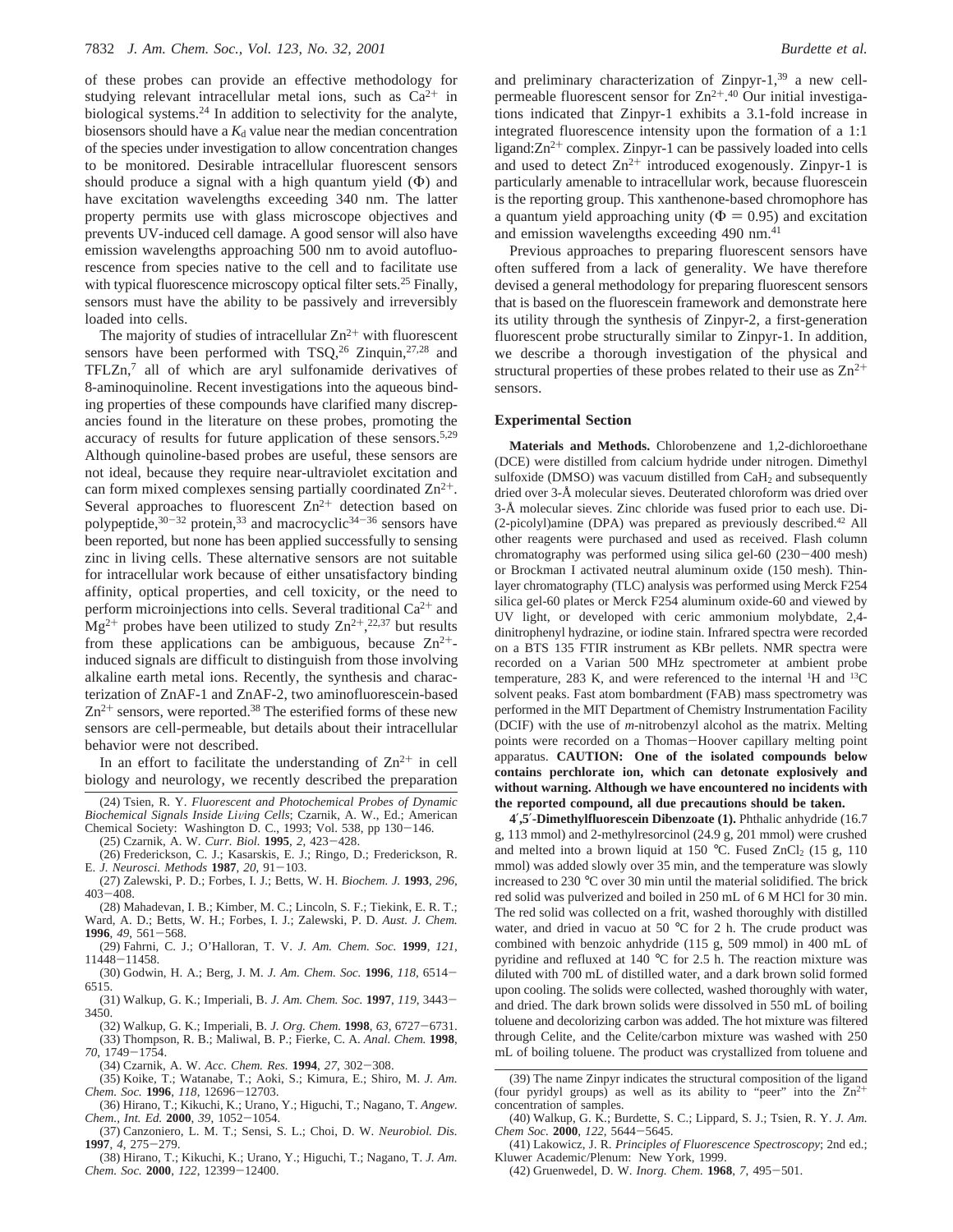recrystallized (4:1 toluene/EtOH) to yield a white crystalline solid (32.3 g, 56.7%): TLC  $R_f = 0.41$  (3:1 hexanes/EtOAc); mp = 240-42 °C. <sup>1</sup>H NMR (CDCl<sub>3</sub>, 500 MHz)  $\delta$  2.42 (6H, s), 6.76 (2H, d, *J* = 9.0 Hz), 6.93 (2H, d,  $J = 8.5$  Hz), 7.28 (1H, d,  $J = 7.5$  Hz), 7.55 (4H, t,  $J =$ 7.5 Hz),  $7.65 - 7.74$  (4H, m), 8.06 (1H, d,  $J = 8.0$  Hz), 8.25 (4H, d, J  $=$  7.5 Hz). <sup>13</sup>C NMR (CDCl<sub>3</sub>, 125 MHz)  $\delta$  9.85, 82.97, 116.60, 118.09, 119.63, 124.47, 125.39, 125.79, 126.60, 128.91, 129.14, 130.16, 130.48, 134.11, 135.35, 150.44, 150.80, 153.03, 164.74, 169.42. FTIR (KBr, cm-1) 1771, 1763, 1738, 1599, 1592, 1452, 1421, 1267, 1222, 1099. HRMS (+FAB) calcd for MH<sup>+</sup>, 569.1600; found, 569.1588.

**4**′**,5**′**-Bis(bromomethyl)fluorescein Dibenzoate (2).** 4′,5′-Dimethylfluorescein dibenzoate (5.00 g, 8.79 mmol) and 1,3-dibromo-5,5 dimethylhydantoin (3.87 g, 13.6 mmol) were combined in 550 mL of C<sub>6</sub>H<sub>5</sub>Cl, and acetic acid (133  $\mu$ L, 2.32  $\mu$ mol) and 1,1<sup>'</sup>-azobis-(cyclohexanecarbonitrile) (0.181 g, 0.740 mmol) were added to the solution with stirring. The solution was stirred at 40 °C for 72 h and then washed four times with hot water (100 mL, 80 °C). Recrystallization (9:1 toluene:EtOH) and washing with *n*-pentane yielded the product as a white crystalline solid (6.27 g, 98.2%). TLC  $R_f = 0.34$ (7:3 hexanes:EtOAc).; mp = 300 °C dec. <sup>1</sup>H NMR (CDCl<sub>3</sub>, 500 MHz) *δ* 4.87 (2H, d, *J* = 10.0 Hz), 4.88 (2H, d, *J* = 10.5 Hz), 6.92 (2H, d,  $J = 8.5$  Hz), 7.08 (2H, d,  $J = 9.0$  Hz), 7.32 (1H, d,  $J = 8.0$  Hz), 7.58  $(4H, t, J = 7.5 \text{ Hz})$ ,  $7.68 - 7.78 \text{ (4H, m)}$ ,  $8.08 \text{ (1H, d, } J = 8.5 \text{ Hz})$ , 8.28 (4H, d,  $J = 7.0$  Hz). <sup>13</sup>C NMR (CDCl<sub>3</sub>, 125 MHz)  $\delta$  20.69, 81.60, 117.09, 119.21, 119.38, 124.47, 125.63, 126.36, 128.68, 128.99, 129.10, 130.58, 130.65, 134.50, 135.71, 149.63, 150.79, 152.48, 164.39, 169.04. FTIR (KBr, cm-<sup>1</sup> ) 1774, 1743, 1601, 1589, 1427, 1234, 1081, 1066. HRMS (+FAB) calcd for MH<sup>+</sup>, 724.9811; found, 724.9824.

**4**′**,5**′**-Fluoresceindicarboxaldehyde (3).** 4′,5′-Bis(bromomethyl) fluorescein dibenzoate  $(2.00 \text{ g}, 2.75 \text{ mmol})$  and NaHCO<sub>3</sub>  $(2.00 \text{ g}, 23.8 \text{ m})$ mmol) were combined in 200 mL of DMSO and heated to 150 °C for 4 h. The dark red solution was cooled and then diluted into 700 mL of 2 M HCl and stirred for 2 h. The aqueous material was extracted thoroughly with  $CH_2Cl_2$  (8  $\times$  100 mL), and the solvents were removed to isolate an orange liquid. The orange solid that precipitated with the addition of 300 mL of water was collected on a frit and washed thoroughly with water. The orange solid was redissolved in  $CH_2Cl_2$ and dried over Na2SO4. An orange solid was isolated after filtration and solvent removal. Flash chromatography on silica gel (33:1 CHCl<sub>3</sub>: MeOH) yielded the product as a yellow powder (391 mg, 36.7%). TLC  $R_f = 0.46$  (19:1 CHCl<sub>3</sub>:CH<sub>3</sub>OH); mp = 301-303 °C dec. <sup>1</sup>H NMR (CDCl<sub>3</sub>, 500 MHz)  $\delta$  6.74 (2H, d,  $J = 8.5$  Hz), 6.94 (2H, d,  $J = 9.5$ Hz), 7.18 (1H, d,  $J = 7.5$  Hz), 7.69 (1H, td,  $J = 1.0$ , 7.5 Hz), 7.74  $(1H, td, J = 1.0, 7.5, Hz), 8.07 (1H, d, J = 7.5 Hz), 10.67 (2H, s),$ 12.13 (2H, s). 13C NMR (CDCl3, 125 MHz) *δ* 80.80, 109.23, 109.71, 115.42, 123.90, 125.76, 126.73, 130.72, 135.86, 137.16, 151.87, 152.11, 164.87, 168.87, 192.00. FTIR (KBr, cm-<sup>1</sup> ) 1769, 1656, 1600, 1228, 1172, 1092. HRMS (+FAB) calcd for MH+, 389.0661; found, 389.0674.

**9-(***o***-Carboxyphenyl)-4,5-bis[bis(2-pyridylmethyl)aminomethyl]- 6-hydroxy-3-xanthanone (Zinpyr-2, 4).** 4′,5′-Fluorescein-dicarboxaldehyde (200 mg,  $0.515$  mmol) and acetic acid (120  $\mu$ L, 2.1 mmol) were combined in 1,2-dichloroethane (DCE, 30 mL) and stirred. To the resulting solution, DPA (215 mg, 1.08 mmol) in DCE (20 mL) was added dropwise and stirred for 30 min. Sodium triacetoxyborohydride (230 mg, 1.08 mmol) was added, and the reaction mixture was stirred 12 h at room temperature. The reaction was chilled to  $0^{\circ}$ C, and water was added to the solution with stirring. The aqueous layer was extracted with  $CH<sub>2</sub>Cl<sub>2</sub>$ , and the combined organic layers were washed twice with saturated NaCl to give an orange solid after solvent removal. The compound was dried by azeotroping with benzene. Flash chromatography on activated neutral alumina (24:1 CHCl3:MeOH) yielded the product as an orange solid (108 mg, 27.8%). TLC  $R_f$  = 0.10 (alumina, 19:1 CHCl<sub>3</sub>:CH<sub>3</sub>OH); mp = 195-197 °C dec. <sup>1</sup>H NMR<br>(CDCl<sub>2</sub> 500 MHz)  $\delta$  3.98 (4H d,  $I = 15.0$  Hz) 4.02 (4H d,  $I = 15.0$  $(CDCl_3, 500 MHz)$   $\delta$  3.98 (4H, d,  $J = 15.0$  Hz), 4.02 (4H, d,  $J = 15.0$ Hz), 4.18 (4H, s), 6.57 (2H, d,  $J = 8.5$  Hz), 6.64 (2H, d,  $J = 8.5$  Hz), 7.17-7.21 (5H, m), 7.37 (4H, d,  $J = 7.5$  Hz), 7.58-7.67 (6H, m), 8.00 (1H, d,  $J = 7.5$  Hz), 8.59 (4H, d,  $J = 6.5$  Hz). <sup>13</sup>C NMR (CDCl<sub>3</sub>, 125 MHz) *δ* 49.24, 59.45, 109.84, 110.24, 113.38, 122.57, 123.52, 124.38, 125.10, 127.69, 128.30, 129.70, 134.92, 137.16, 149.02, 150.59,

152.86, 158.19, 160.21, 169.64. FTIR (KBr, cm-<sup>1</sup> ) 3448, 1755, 1591, 1435, 760. HRMS (+FAB) calcd for MH+, 755.2982; found, 755.2959.

**9-(***o***-Carboxyphenyl)-2,7-dichloro-4,5-bis[bis(2-pyridylmethyl) aminomethyl]-6-hydroxy-3-xanthanone (Zinpyr-1, 5).** DPA (1.59 g, 7.99 mmol) and paraformaldehyde (0.224 g, 7.47 mmol) were combined in 20 mL of CH3CN and refluxed for 30 min. 2′,7′-Dichlorofluorescein  $(1.00 \text{ g}, 2.49 \text{ mmol})$  in 30 mL of CH<sub>3</sub>CN/H<sub>2</sub>O  $(1.1)$  was added to the solution, and the reaction mixture was refluxed for 24 h. The CH<sub>3</sub>CN was removed, and the product and residual water were triturated with 30 mL of boiling ethanol. The product was precipitated at  $-25$  °C, filtered on a frit, washed thoroughly with ice-cold water, and dried. Flash chromatography on activated neutral alumina (45:1 CHCl<sub>3</sub>: MeOH) yielded the product as a salmon-pink solid (960 mg, 46.8%). TLC  $R_f = 0.10$  (alumina, 19:1 CHCl<sub>3</sub>:CH<sub>3</sub>OH); mp = 185-187 °C dec. <sup>1</sup>H NMR (CDCl<sub>3</sub>, 500 MHz)  $\delta$  3.98 (4H, d, *J* = 15.0 Hz), 4.01<br>(4H d, *J* = 15.0 Hz) 4.20 (4H s) 6.64 (2H s) 7.19 (5H t, *J* = 7.5  $(4H, d, J = 15.0 \text{ Hz})$ , 4.20  $(4H, s)$ , 6.64  $(2H, s)$ , 7.19  $(5H, t, J = 7.5 \text{ Hz})$ Hz), 7.36 (4H, d,  $J = 8.0$  Hz), 7.64-7.73 (6H, m), 8.04 (1H, d,  $J =$ 7.0 Hz), 8.60 (4H, dq,  $J = 1.0$ , 5.0 Hz). <sup>13</sup>C NMR (CDCl<sub>3</sub>, 125 MHz) *δ* 49.38, 59.31, 89.44, 110.26, 111.93, 117.72, 122.67, 123.43, 124.27, 125.54, 127.28, 127.86, 130.31, 135.41, 137.32, 148.99, 151.83, 156.09, 157.81, 169.13. FTIR (KBr, cm-<sup>1</sup> ) 3447, 1761, 1750, 1592, 1475, 1435, 761. HRMS (+FAB) calcd for MH+, 823.2202; found, 823.2229.

 $[\text{Zn}_2(\text{Zinpyr-1})(\text{H}_2\text{O})_2]$ (ClO<sub>4</sub>)<sub>2</sub> (6). Zinpyr-1 (50.6 mg, 61.5  $\mu$ mol) was combined with zinc triflate (2.00 mL, 0.121 M, 243  $\mu$ mol) and sodium hydroxide (2.00 mL, 0.121 M, 243 μmol) in CH<sub>3</sub>CN (5 mL) and sonicated for 10 min to dissolve all of the solids. Sodium perchlorate (0.500 g, 4.70 mmol) was dissolved in water (5 mL) and added to the CH3CN solution, then the combined solutions were filtered through Celite. The product partially crystallized at room temperature after 12 h. The remainder of the product was crystallized at  $-25$  °C over 12 h. The orange crystalline material was filtered, powdered, and dried under vacuum at 50 °C to yield 37.0 mg of dried product in 48.4% yield. Analogous small-scale reactions at 25 °C yielded orange square prisms suitable for X-ray crystallography. <sup>1</sup>H NMR (DMSO- $d_6$ , 500 MHz)  $δ$ 4.13-4.41 (12H, m), 6.14 (2H, s), 7.14 (1H, d,  $J = 8.0$  Hz), 7.54 (4H, q,  $J = 8.0$  Hz), 7.604 (4H, t,  $J = 8.0$  Hz), 7.70 (1H, t,  $J = 7.0$  Hz), 7.84 (1H, t, *J* = 7.5 Hz), 7.92 (1H, t, *J* = 7.5 Hz), 8.07 (4H, quin.d,  $J = 1.5, 7.5$  Hz), 8.68 (2H, d,  $J = 5.0$  Hz), 8.74 (2H, d,  $J = 5.0$  Hz). FTIR (KBr, cm-1) 3441, 1748, 1610, 1571, 1457, 1363, 1121. Anal. Calcd for  $Zn_2C_{46}H_{40}N_6O_{16}$  (6<sup>+</sup>H<sub>2</sub>O): C, 45.84; H, 3.34; N, 6.97. Found: C, 45.89; H, 3.13; N, 6.71.

**Collection and Reduction of X-ray Data.** Crystals were covered with Paratone-N oil and suitable specimens were mounted on the tips of glass fibers at room temperature and transferred to a Bruker (formerly Siemens) CCD X-ray diffraction system with a graphite-monochromatized Mo Κα radiation ( $λ = 0.71073$  Å) controlled by a Pentiumbased PC running the SMART software package.<sup>43</sup> Data were collected at 188 K in a stream of cold  $N_2$  maintained with a Siemens LT-2A nitrogen cryostat. Procedures for data collection and reduction have been reported previously.44 The structure was solved by direct methods and refined by full matrix least-squares and difference Fourier techniques with SHELXTL.<sup>45</sup> Empirical absorption corrections were applied with the SADABS program,<sup>46</sup> and the structure was checked for higher symmetry by PLATON.<sup>47</sup> The space group was determined by examining systematic absences and confirmed by the successful solution and refinement of the structure. All non-hydrogen atoms were refined anisotropically. Hydrogen atoms were assigned idealized locations and given isotropic thermal parameters  $1.2 \times$  the thermal parameter of the carbon atoms to which they were attached. In the structure of  $6.6H_2O$ , one perchlorate anion is disordered and several water molecules are partially occupied; all were modeled and refined accordingly. Relevant crystallographic information is summarized in Table 1, and the 50% thermal ellipsoid plot is shown in Figure 1.

(46) Sheldrick, G. M. *SADABS: Area-Detector Absorption Correction*; University of Gottingen: Germany, 1996.

(47) Spek, A. L. *PLATON, A Multipurpose Crystallographic Tool*; Utrecht University: Utrecht, The Netherlands, 1998.

<sup>(43)</sup> *SMART*, 5.05 ed.; Bruker AXS, Inc.: Madison, WI, 1998.

<sup>(44)</sup> Feig, A. L.; Bautista, M. T.; Lippard, S. J. *Inorg. Chem.* **1996**, *25*,  $6892 - 6898.$ <br>(45) Shele

<sup>(45)</sup> Sheldrick, G. M. *SHELXL97*-*2: Program for the Refinement of Crystal Structures*; University of Gottingen: Germany, 1997.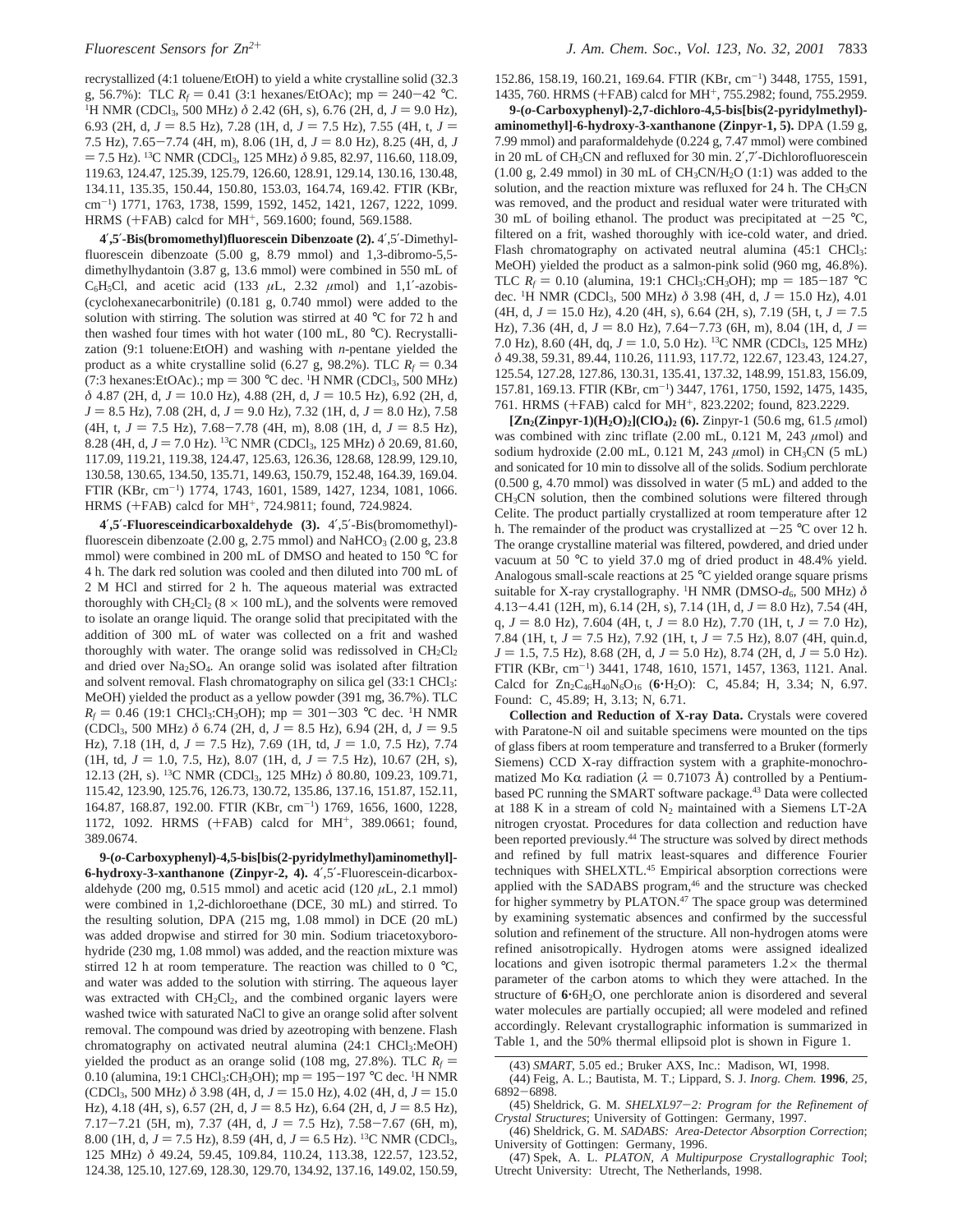| Table 1. | Crystallographic Parameters for                                                                      |
|----------|------------------------------------------------------------------------------------------------------|
|          | $[Zn_2(Zinpyr-1)(H_2O)_2]$ (ClO <sub>4</sub> ) <sub>2</sub> ·6H <sub>2</sub> O (6·6H <sub>2</sub> O) |

| $[Zn_2(Zinpyr-1)(H_2O)_2](ClO_4)_2 \cdot 6H_2O$ (6 $\cdot 6H_2O$ ) |                                 |  |  |
|--------------------------------------------------------------------|---------------------------------|--|--|
| formula                                                            | $C_{46}H_{34}Cl_4N_6O_{21}Zn_2$ |  |  |
| formula wt                                                         | 1279.33                         |  |  |
| space group                                                        | $P2_1/n$                        |  |  |
| a, A                                                               | 14.1579(4)                      |  |  |
| b, Å                                                               | 18.2353(4)                      |  |  |
| c. Å                                                               | 21.7207(3)                      |  |  |
| $\beta$ , deg                                                      | 90.705(2)                       |  |  |
| V                                                                  | 5607.3(2)                       |  |  |
| Z                                                                  | 4                               |  |  |
| $\rho_{\rm{calcd}}(g \text{ cm}^{-1})$                             | 1.515                           |  |  |
| absorp. coeff. $\text{(mm)}$ <sup>-1</sup> )                       | 1.126                           |  |  |
| temp, K                                                            | 188(2)                          |  |  |
| total no. data                                                     | 28159                           |  |  |
| no. of unique data                                                 | 9552                            |  |  |
| obs data $a$                                                       | 5316                            |  |  |
| no. parameters                                                     | 724                             |  |  |
| $R, \%^b$                                                          | 8.96                            |  |  |
| $wR_2$ , % <sup>c</sup>                                            | 16.86                           |  |  |
| max/min peaks, $e/\text{\AA}^3$                                    | $0.867, -0.496$                 |  |  |

*a* Observation criterion:  $I > 2\sigma(I)$ . *b*  $R = \sum ||F_0| - |F_c||/\sum |F_0|$ . *c* wR<sub>2</sub> =  ${\sum}[w(F_0^2 - F_c^2)^2] / {\sum}[w(F_0^2)^2] \}^{1/2}.$ 



**Figure 1.** ORTEP diagram of  $[Zn_2(Zinpyr-1)(H_2O)_2(CIO_4)_2]$ <sup>-6</sup>H<sub>2</sub>O (**6**'6H2O) showing 50% thermal ellipsoids and selected atom labels. Water molecules, hydrogen atoms, and disordered perchlorates are omitted for clarity.

**General Spectroscopic Methods.** Ultrol grade HEPES (2[4-(2 hydroxyethyl)-1-piperazinyl]ethanesulfonic acid) and PIPES (piperazine-*N,N*′-bis(2-ethanesulfonic acid)) from Calbiochem and KCl (99.997%) were purchased and used as received. All solutions were filtered through 0.2-*µ*m cellulose filters before measurements. Except for the fluorescence titration experiment, Zn solutions were prepared by the addition of appropriate amounts of 1.0 M, 100 mM, 10 mM or 1 mM Zn2<sup>+</sup> stocks that were checked by atomic absorption spectroscopy for concentration accuracy, or by titration with terpyridine and measurement of the absorption spectra. The titration was performed by treating a 70 *µ*M solution of 2,2′:6′,2′′-terpyridine in 10 mM PIPES, pH 7.0, with aliquots of 10 mM (nominal)  $ZnCl<sub>2</sub>$  and determining the equivalence point by monitoring the absorbance of the resulting complex at 335 nm ( $\epsilon = 28.5 \times 10^{-3}$  M<sup>-1</sup> cm<sup>-1</sup>). The Zn<sup>2+</sup> stocks were prepared<br>from 99,999% pure ZnCl<sub>2</sub>. The purity of the Zinnyr probes was verified from 99.999% pure  $ZnCl<sub>2</sub>$ . The purity of the Zinpyr probes was verified to be greater than 99% by HPLC. Zinpyr was introduced to aqueous solutions by addition of a stock solution in DMSO (0.67 *µ*M). Graphs were manipulated and equations were calculated by using Kaleidagraph 3.0. The pH values of solutions were recorded using an Orion glass electrode that was calibrated prior to each use.

**UV**-**Visible Spectroscopy.** Absorption spectra were recorded on a Hewlett-Packard 8453A diode array spectrophotometer under the control of a Pentium II-based PC running the Windows NT ChemStation software package or a Cary 1E scanning spectrophotometer under the control of a Pentium PC running the manufacturer-supplied software package. Spectra were routinely acquired at 25 °C, which was maintained by a circulating water bath in 1-cm path length quartz cuvettes having a volume of 1.0 or 3.5 mL.

**Fluorescence Spectroscopy.** Fluorescence spectra were recorded on a Hitachi F-3010 spectrofluorimeter under the control of a Pentiumbased PC running the SpectraCalc software package. Excitation was provided by a 150 W Xe lamp (Ushio Inc.) operating at a current of 5 A. All spectra were normalized for excitation intensity via a rhodamine quantum counter, and emission spectra were normalized by the manufacturer-supplied correction curves. Spectra were routinely acquired at 25 °C, maintained by a circulating water bath in 1 cm  $\times$  1 cm quartz cuvettes using 3 nM slit widths and a 240 nm/min scan speed. Fluorescence emission measurements were also acquired in a 1 cm  $\times$ 1 cm quartz cell using a Spex Fluorolog-2 instrument with 1-nm bandwidth slits. All spectra were corrected for emission intensity by using the manufacturer-supplied photomultiplier curves.

(a)  $pH$ -Dependent Fluorescence Studies. The apparent  $pK_a$  was measured by plotting the integrated area of the fluorescence emission spectrum against pH recorded in the range from pH 12.5 to 2.5. A 1 *µM* solution of the Zinpyr dye (10 mL) containing ∼1 mM KOH and 100 mM KCl was adjusted to pH 12.5, and the UV-vis and fluorescence spectra were recorded. The pH was lowered in steps of  $\Delta$ pH = 0.5 with the addition of appropriate amounts of 6, 2, 0.5, 1, 0.1, and 0.01 N HCl, recording the absorption and emission spectra at each pH interval. The volume of the solution was controlled such that the overall change in volume was <2%. Emission for Zinpyr-1 was integrated from 450 to 700 nm. Emission for Zinpyr-2 was integrated from 500 to 700 nm. The resulting integrated emission spectral areas were normalized, plotted against pH, and fit to the nonlinear expression in eq 1 to calculate the p $K_a$  value. In the equation,  $\Delta F_{1\text{max}}$  and  $\Delta F_{2\text{max}}$ are the maximum fluorescence changes associated with the corresponding  $pK_a$  values.

$$
\Delta F = \frac{\Delta F_{1\text{max}}}{(1 + 10^{(\text{pH} - \text{pK}_{\text{al}})})} + \frac{\Delta F_{2\text{max}}}{(1 + 10^{(\text{pH} - \text{pK}_{\text{al}})})}
$$
(1)

**(b) Quantum Yield.** The quantum yields for fluorescence were obtained by comparison of the integrated area of the corrected emission spectrum of the samples with that of a solution of fluorescein in 0.1 N NaOH, which has a quantum efficiency of 0.95.<sup>41</sup> The concentration of the reference was adjusted to match the absorbance of the test sample. The quantum efficiency of the metal-free ligand was measured by using a dilute sample of Zinpyr dye ( $\sim$ 1 × 10<sup>-6</sup> M, Abs ≤ 0.1) in 10 mM PIPES,  $pH = 7.0$ ; 100 mM KCl; and 50  $\mu$ M EDTA. The quantum efficiency of metal-bound ligand was measured by using a dilute sample of Zinpyr ( $\sim$ 8 × 10<sup>-7</sup> M, Abs ≤ 0.1) in 10 mM PIPES, pH = 7.0; 100 mM KCl; and  $100 \mu$ M ZnCl<sub>2</sub>. The concentration of the reference was adjusted to match the absorbance of the test sample at the wavelength of excitation. Emission for Zinpyr-1 was integrated from 480 to 650 nm with excitation at 475 nm, and emission for Zinpyr-2 was integrated from 496 to 600 nm with excitation at 492 nm. The quantum yields were calculated with the expression in eq 2.

$$
\Phi_{\text{sample}} = \Phi_{\text{standard}} \times \frac{\int \text{emission}_{\text{sample}}}{\int \text{emission}_{\text{standard}}}
$$
 (2)

(c) Titration of  $\mathbb{Z}n^{2+}$  **Binding by Fluorescence Spectroscopy (** $K_{d1}$ **).** The first  $K_d$  associated with  $Zn^{2+}$  binding was measured by a fluorescence titration as described previously.48 Zinpyr-1 spectra were acquired by exciting at 507 nm and integrating the emission from 475 to 650 nm. Zinpyr-2 spectra were acquired by exciting at 490 nm and collecting and integrating data from 500 to 575 nm. The measurements were performed in triplicate to ensure accuracy of the derived  $K_d$  value.

<sup>(48)</sup> Ref. 40, Supporting Information.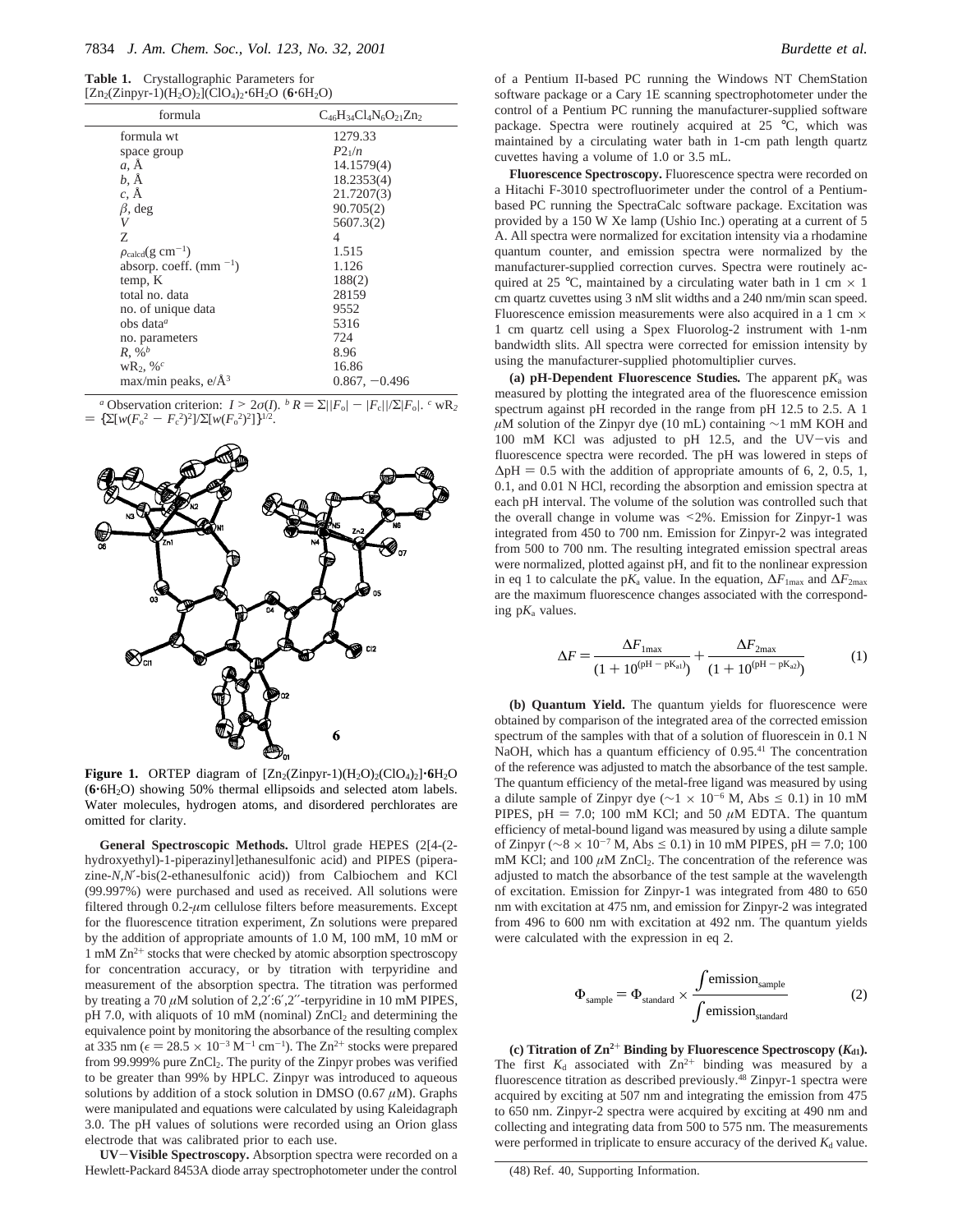

(d) Titration of  $\text{Zn}^{2+}$  **Binding by Absorption Spectroscopy (** $K_{d2}$ **).** A 3.0-mL solution containing 10  $\mu$ M Zinpyr-1 in PIPES buffer (100) mM KCl, 50 mM PIPES, pH 7) was prepared, and an initial absorption measurement was made. A portion of  $Zn^{2+}$  was added from standardized stock solutions to give an equimolar solution of ligand and metal ion, and the absorbance was measured. Additional  $\mathbb{Z}n^{2+}$  aliquots were added to give final metal ion concentrations of 250 and 500  $\mu$ M and 1, 5, 10, and 15 mM. Calculation of the ∆*A* by subtracting the 10 *µ*M Zn2<sup>+</sup> spectrum from the higher concentration spectra, followed by plotting against wavelength, revealed maximum changes at 497 (increase) and 520 (decrease) nm.

For Zinpyr-2, a 3.0-mL solution containing 19 *µ*M Zinpyr-2 in PIPES buffer, pH 7 (100 mM KCl, 50 mM PIPES) was prepared, and an initial absorbance measurement was made.  $Zn^{2+}$  aliquots were titrated into the solutions to give final concentrations of  $1-20 \mu M$  (1  $\mu$ M increments), 30, 40, 50, 150, 250, 500, and 750 *µ*M, and the absorption spectra were recorded. The ∆*A* values were calculated by subtracting the  $0 \mu$ M spectrum from the subsequent spectra and were plotted against the wavelength. The maximum absorption changes occurred at 486 nm (increases) and 508 nm (decreases). The change at 508 nm corresponds to the first binding event, but the increase at 486 nm is not indicative of a single process.

The measurements were repeated at pH 7.5 in HEPES buffer (100 mM KCl, 50 mM HEPES) for both Zinpyr-1 and Zinpyr-2 using the methods described above. The absorbance change for Zinpyr-1 was fit to a binding curve, and the spectral response of Zinpyr-2 was corrected for dilution and analyzed using SPECFIT, a nonlinear least-squares fitting program.49

**Cell Preparation.** COS-7 cells were plated onto ethanol-washed, UV-sterilized glass coverslips and grown to 60-80% confluence at 37 °C in DMEM (Gibco catalog no. 31600-075) supplemented with 10% v/v fetal bovine serum. For labeling, the cells were washed once with HBSS (Gibco catalog no. 11201-092) supplemented with 2 g/L D-glucose and 20 mM HEPES pH 7.4, then incubated with 5 *µ*M fluorophore in HBSS at  $37^{\circ}$ C for  $0.5-1$ h. Prior to imaging, the labeling solution was aspirated and the cells were washed three times with HBSS.

**Cell Imaging.** Cells were imaged on a Zeiss Axiovert microscope equipped with a cooled CCD camera (Princeton Instruments, Trenton, NJ). Excitation light was provided by a 150 W Xe arc lamp transmitted through a 465-495-nm excitation filter and a 505-nm long-pass dichroic mirror, and fluorescence was measured after passage through a 513- 558-nm emission filter. Filters were obtained from Omega Optical and Chroma Technologies (Brattleboro, VT).

#### **Results and Discussion**

**Synthesis.** The synthesis of Zinpyr-1 was accomplished by a Mannich reaction between bis(2-pyridylmethyl)amine (dipicolylamine or DPA), prepared from 2-pyridinecarboxaldehyde and 2-aminomethylpyridine according to published procedures, <sup>42</sup> and 2′,7′-dichlorofluorescein (DCF, Scheme 1). Formation of the imminum cation by condensation of paraformaldehyde and DPA and subsequent reaction with DCF afforded the desired

compound in ∼60% yield after trituration with boiling ethanol and washing with cold water. The crude material, which is  $>90\%$  pure after trituration (<sup>1</sup>H NMR), can be further purified by chromatography on neutral alumina or reverse-phase silica to give analytically pure material (HPLC). This synthesis pro-

vides easy access to gram quantities of the desired  $Zn^{2+}$  probe. Although fluorescein undergoes electrophilic substitution preferentially at the 4' and 5' positions,  $\bar{5}^{0,51}$  a mixture of structural isomers with substitution at the 4′, 5′, 2′, and 7′ positions is obtained when the compound is subjected to the Mannich conditions that were used to prepare Zinpyr-1. These isomers are inseparable by conventional flash chromatography. We therefore envisioned that a fluorescein compound functionalized at the 4′ and 5′ positions with a synthetically useful group such as an aldehyde could be employed as a scaffold for preparing both the Zinpyr-1 analogue and a variety of related sensors. Scheme 2 outlines the 4-step synthetic route devised to prepare Zinpyr-2 in which the dialdehyde **3** is a key intermediate.

The synthesis of **1** was achieved by modification of the published procedure that involves installation of benzoate protecting groups on the phenolic oxygen of 4′,5′-dimethylfluorescein.52 In the initial report, **1** was prepared using benzoyl chloride and characterized only by its melting point. Unprotected fluoresceins are highly polar compounds that are only slightly soluble in most common organic solvents. The benzoate protecting groups provide a convenient method for purifying fluorescein compounds by chromatography or crystallization and facilitating subsequent chemical manipulation by enhancing their solubility in organic media. In addition, protecting the phenolic oxygen atoms forces the fluorescein to adopt the lactoid isomer, preventing isomerization between the quinoid and lactoid forms.

Compound **2** can be formed in multigram quantities by bromination of **1** under free radical conditions. The reaction proceeded under facile conditions to give **2** in ∼95% purity before recrystallization. No dibromination was observed. Compound **2** can be carried on without purification to the next step, or recrystallized to give highly pure material  $(+99\% , TLC<sup>/1</sup>H)$ NMR). Attempts to prepare sensors directly from **2** by direct displacement of the bromides were unsuccessful. Side reactions involving the benzoate protecting groups and lactone ring are suspected to be the problems.

Oxidation of  $2$  with DMSO in the presence of NaHCO<sub>3</sub> yielded the dialdehyde **3**. Rigorous drying of the DMSO by distillation from CaH2 followed by storage over molecular sieves is required to obtain the product in ∼40% yield. Reactions using undistilled DMSO reduced the isolated yields by  $>50\%$ . The

<sup>(50)</sup> Sandin, R. B.; Orvis, R. L. *J. Org. Chem.* **<sup>1958</sup>**, *<sup>23</sup>*, 1234-1235. (51) Shipchandler, M. T.; Fino, J. R. *Anal. Biochem.* **<sup>1986</sup>**, *<sup>154</sup>*, 476- 477.

<sup>(49)</sup> Binstead, R.; Zuberbuhler, A. D. *SPECFIT Global Analysis System*, 2.10 ed.; Spectrum Software Associates: Chapel Hill, NC 27515, 1998.

<sup>(52)</sup> Burton, H.; Kurzer, F. *J. Soc. Chem. Ind. London* **1948**, *67*, 345.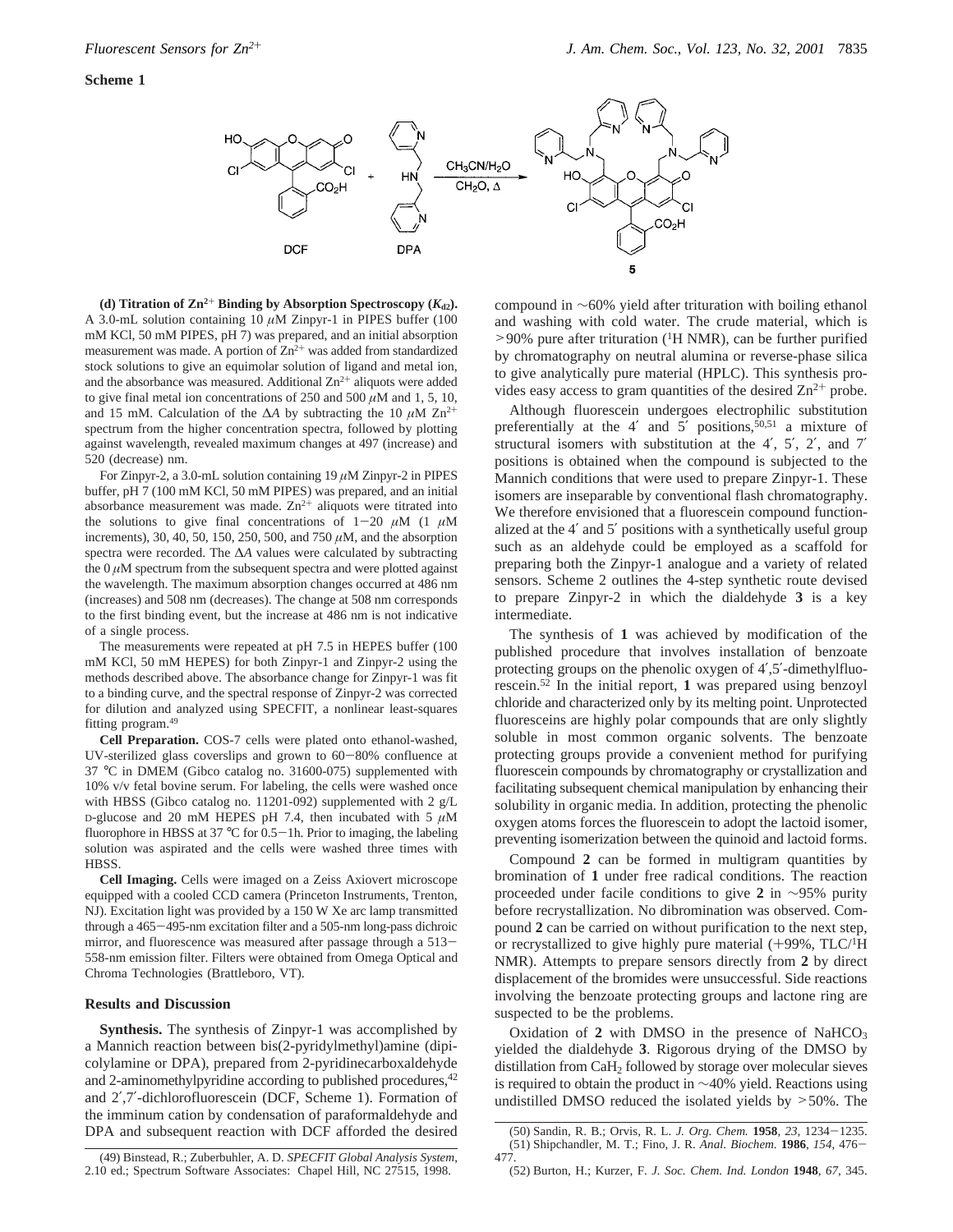



synthesis of **3** resulted in cleavage of the benzoate protecting groups, but H-bonding between the phenolic hydrogens and the aldehyde carbonyl oxygens enforces the lactoid isomer, as shown by the NMR chemical shift of the phenolic hydrogen atoms ( $\delta = 12.2$ ), compensating for the loss of the protecting groups. Compound **3** can be condensed with primary amines to give imines, or it can be aminated under reducing conditions to give amines. The synthetic chemistry of **3** and the use of the compound as a scaffold for sensors as well as for other purposes will be the subjects of future reports. Zinpyr-2 was prepared by the reaction of  $3$  with DPA using NaBH(OAc)<sub>3</sub> as the reducing agent in fairly good yield. The zinc complex of Zinpyr-1 crystallizes within 2 h from an aqueous solution of  $CH<sub>3</sub>CN$  in the presence of excess NaClO<sub>4</sub>. The orange crystalline compound is nonfluorescent under UV light.

**Fluorescence Properties of Zinpyr Sensors.** Under simulated physiological conditions (50 mM PIPES, 100 mM KCl) at pH 7 in the presence of EDTA to scavenge adventitious metal ions, Zinpyr-1 and Zinpyr-2 have quantum yields of 0.38 and 0.25, respectively. The quantum yields increase to 0.87 for Zinpyr-1 and 0.92 for Zinpyr-2 in the presence of  $25 \mu M Zn^{2+}$ . The excitation maximum of Zinpyr-1 shifts from 515 nm ( $\epsilon$  =  $79.5 \times 10^3 \text{ M}^{-1} \text{ cm}^{-1}$ ) to 507 nm ( $\epsilon = 84.0 \times 10^3 \text{ M}^{-1} \text{ cm}^{-1}$ ) upon  $\text{Zn}^{2+}$  complexation. Zinpyr-2 exhibits a similar shift from 498 nm ( $\epsilon = 36.8 \times 10^3 \text{ M}^{-1} \text{ cm}^{-1}$ ) to 490 nm ( $\epsilon = 44.9 \times$  $10^3$  M<sup>-1</sup> cm<sup>-1</sup>) after the addition of Zn<sup>2+</sup>. The slight hypsochromic shift in the absorption wavelength is indicative of coordination of the donor group (phenol) to  $\text{Zn}^{2+0.53}$  Since the phenol is incorporated into the  $\pi$ -system of the fluorophore, coordination to a metal is expected to perturb the electronic structure of the system and produce a shift in the excitation wavelength. The fluorescence response is  $Zn^{2+}$ -selective.  $Ca^{2+}$ and  $Mg^{2+}$  concentrations as high as 5 mM produce no change,

and other first-row transition metal ions including  $Cu^+, Cu^{2+},$  $Ni^{2+}$ ,  $Co^{2+}$ ,  $Fe^{2+}$ , and  $Mn^{2+}$  quench the fluorescence.<sup>54</sup>

The fluorescent increase and binding affinity for  $\text{Zn}^{2+}$  were characterized by using a dual-metal single-ligand buffer system<sup>55</sup> comprising 1 mM EDTA, 2 mM Ca<sup>2+</sup> and 0–1 mM total  $Zn^{2+}$ .<br>The formation of the  $[Zn(\text{EDTA})]^{2-}$  complex, which has an apparent  $K_d$  of 2.11 nM under these conditions, allowed the controlled variation of  $[Zn^{2+}]$ . Figure 2a,b shows the results of representative titrations for Zinpyr-1 and Zinpyr-2, respectively. Whereas the quantum yield of Zinpyr-1 increased by 2.25-fold, changes in the absorption properties of the bound and unbound probe afforded a 3.1-fold change in integrated emission. Similarly, the quantum yield of Zinpyr-2 increased by ∼3.7 fold, and the integrated emission increased 6.0-fold.

The  $Zn^{2+}$  affinity of the Zinpyr sensors was determined by performing these measurements in triplicate using different  $Ca^{2+}/EDTA/Zn^{2+}$  buffers. The measurements indicated that the [(Zn)Zinpyr-2] complex has an apparent  $K_d$  at pH 7.0 of 0.5  $\pm$ 0.1 nM (mean  $\pm$  esd) that is slightly lower than that of Zinpyr-1, for which the  $K_d$  is 0.7  $\pm$  0.1 nM. The [Zn(DPA)]<sup>2+</sup> complex has an apparent  $K_d$  of 70 nM at pH 7, approximately 2 orders of magnitude weaker than the observed  $K_d$  values for the Zinpyr compounds.56 The tighter binding of the latter suggests that there are additional groups involved in  $\text{Zn}^{2+}$  chelation. The fluorescence response fit to a Hill coefficient of 1, consistent with the formation of a 1:1 Zinpyr: $\text{Zn}^{2+}$  complex responsible for the enhancement. The initial speculation that Zinpyr-1 might bind  $Zn^{2+}$  in a "TPEN-like" manner, where TPEN is the intracellular heavy metal ion chelator *N*,*N*,*N*′,*N*′-tetra(2-picolyl)ethylenediamine, was not consistent with the shifting of the excitation wavelengths or the binding affinity of TPEN (∼1 fM at pH 7).

<sup>(54)</sup> Details provided in Supporting Information.

<sup>(55)</sup> Wolf, H. U. *Experientia* **<sup>1973</sup>**, *<sup>29</sup>*, 241-249.

<sup>(56)</sup> Anderegg, G.; Hubmann, E.; Podder, N. G.; Wenk, F. *Hel*V*. Chim. Acta* **<sup>1977</sup>**, *<sup>60</sup>*, 123-140.

<sup>(53)</sup> Balzani, V.; Scandola, F. *Supramolecular Photochemistry*; Ellis Horwood: New York, 1991.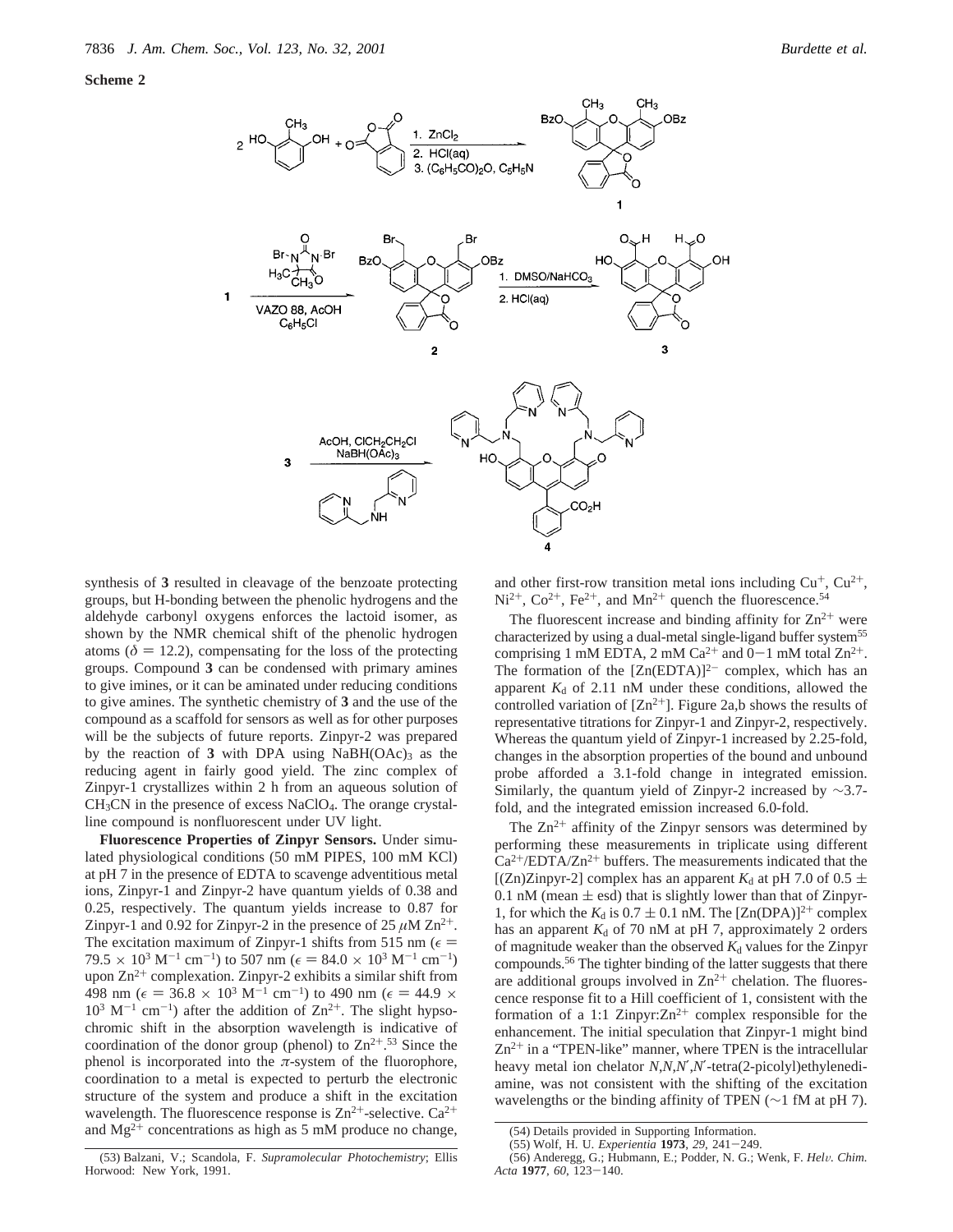

**Figure 2.** Fluorescence emission response of Zinpyr-1 (a) and Zinpyr-2 (b) to buffered  $Zn^{2+}$  solutions. Spectra were acquired in 100 mM KCl, 50 mM PIPES, pH 7.00, at 25 °C. Excitation was provided at 490 nm with 0.25-mm slit widths. Emission data were corrected for the response of the detector using the manufacturer-supplied curve, and the emission data points at 490 nm, which were perturbed by scatter, have been removed for clarity. The spectra shown are for free zinc buffered at 0, 0.172, 0.424, 0.787, 1.32, 2.11, 3.34, 5.60, 10.2, and 24.1 nM, respectively. For the final spectrum (containing 1 mM EDTA and 1 mM Zn<sup>2+</sup>), additional ZnCl<sub>2</sub> was added to provide ∼25 *μ*M free Zn<sup>2+</sup>. Inset: fluorescence response obtained by integrating the emission spectra between 500 and 575 nm, subtracting the baseline  $(0 \text{ Zn}^{2+})$ spectrum and normalizing to the full scale response  $(25 \mu M \text{ free } Zn^{2+})$ .

The fluorescence of Zinpyr was also enhanced by protonation of the tertiary amines. Zinpyr fluorescence is almost completely quenched at  $pH > 12$ , and reaches a maximum for both sensors near pH 5.5. The pH change fits to an apparent p*K*<sup>a</sup> of 8.4 for Zinpyr-1 (Figure 3a) and 9.4 for Zinpyr-2 (Figure 3b). The plateau of the fluorescence corresponds to a state of the molecule in which both tertiary amines are protonated. The difference in the  $pK_a$  values between the two sensors can be attributed to the chlorine atoms on the xanthenone ring, which decrease the p*K*<sup>a</sup> of the phenols. The increased acidity of the phenol groups should have an effect on the fluorescence  $pK_a$  by modifying the local pH in the vicinity of the amines. In addition to the observed difference in  $pK_a$  values for the two sensors, each of the tertiary amines of the individual molecules is predicted to have a different  $pK_a$  value because of the difference in environments between the amines on the phenolic and keto oxygen halves of the molecule. This difference is not manifest in a stepwise change in the fluorescence intensity; however, the amine adjacent to the keto oxygen should become protonated before the more acidic site adjacent to the deprotonated phenol. The fluorescence quenching observed for both molecules below pH



**Figure 3.** Plot of the normalized integrated emission intensity versus pH for Zinpyr-1 (a) and Zinpyr-2 (b). The increase in fluorescence corresponds to protonation of both tertiary amines, and the decrease corresponds to the isomerization of the fluorescein to its nonfluorescent zwitterion isomer. The emission intensity varies only minimally from the physiological range, which is an important property for measuring intracellular  $[Zn^{2+}]$  changes.

5.5, with a  $pK_a$  of 2.8 for Zinpyr-1 and 3.9 for Zinpyr-2, is attributed to the formation of the nonfluorescent diphenolic zwitterion isomer.57

At high pH, because the unbound sensor is more efficiently quenched, the magnitude of  $Zn^{2+}$ -induced fluorescence change is more dramatic, increasing over 200-fold at pH 12. The quenching of the fluorophore at high pH and enhancement by  $H^+$  and  $Zn^{2+}$  are consistent with a photoinduced electron transfer (PET) mechanism from the benzylic amines. Inhibition of PET by coordination of  $d^{10}$  transition metals or protons to amines is commonly observed mechanism for fluorescent enhancement.<sup>23,34</sup> The observed fluorescence increase with  $Cd^{2+}$  also supports the validity of this suggested mechanism. Although the fluorescence of the Zinpyr sensors is enhanced by protons as well as  $Zn^{2+}$ , the quantum yield experiment demonstrates that the emission intensity of the protonated form is significantly lower than that of the Zn complex. More importantly, the emission intensity over the physiologically relevant pH range (pH 5.5 to pH 8) does not vary significantly (Figure 3), so  $\text{Zn}^{2+}$ induced changes can be readily measured.

**Stoichiometry,** *K***d2, and Solution Behavior.** Small increases in the absorption spectrum of Zinpyr-1 can be observed by titrating more than 1 equivalent of  $Zn^{2+}$  per ligand into buffered solutions of Zinpyr-1 at pH 7. At  $\text{Zn}^{2+}$  concentrations in the micromolar-to-millimolar range, spectral changes occur with maxima at 497 nm (increases) and 520 (decreases) (Figure 4).

<sup>(57)</sup> Makuszewski, R.; Diehl, H. *Talanta* **<sup>1980</sup>**, *<sup>27</sup>*, 937-46.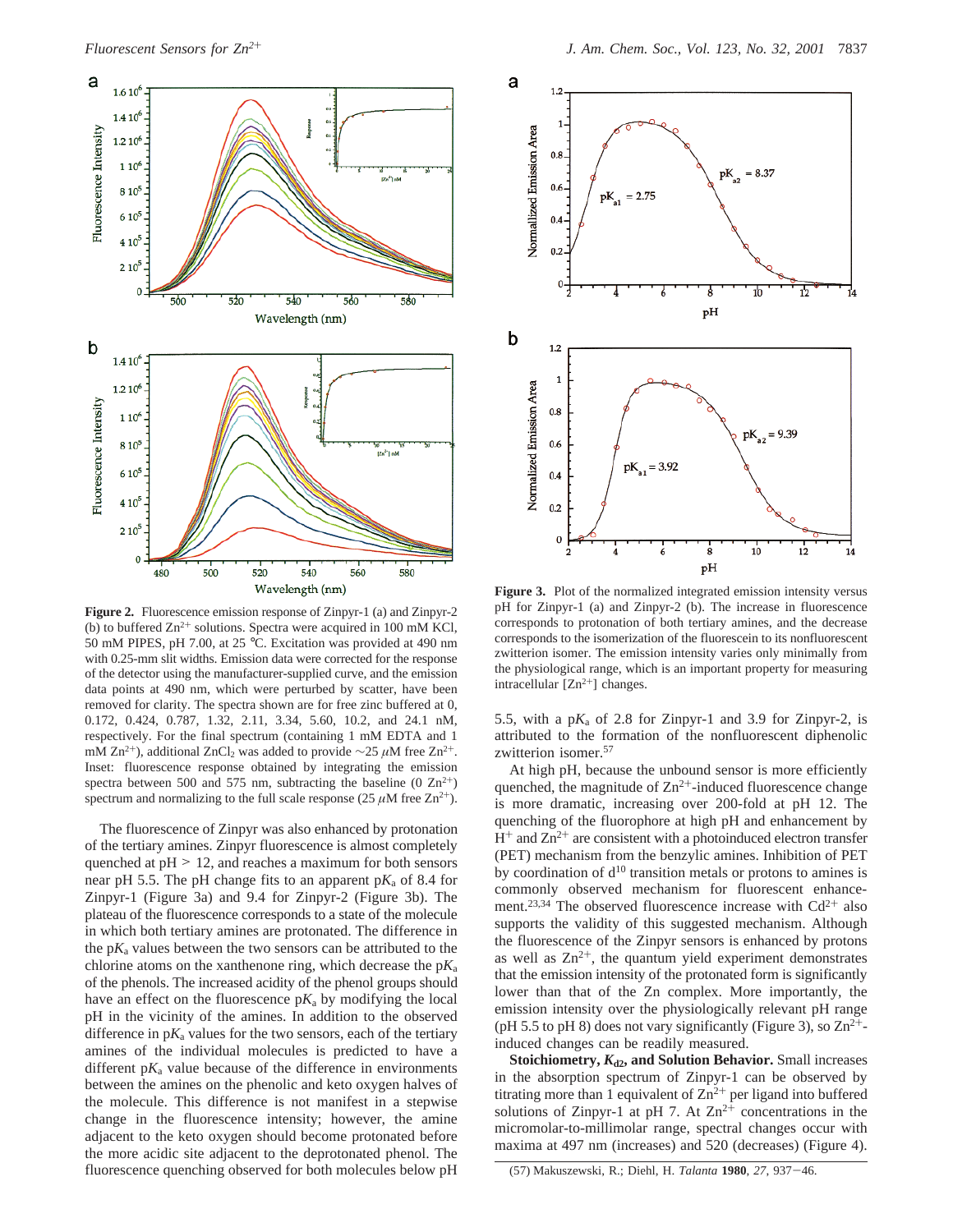

**Figure 4.** Plot of the difference in absorption between the 1:1 Zinpyr-1: $\text{Zn}^{2+}$  spectrum, and the absorption spectra after the addition of  $\text{Zn}^{2+}$ to give concentrations of 250 and 500  $\mu$ M and 1, 5, 10, and 15 mM. Inset: plot of the change in absorbance and the concentration of  $[Zn^{2+}]$ .



**Figure 5.** Absorption spectra of Zinpyr-2 [19  $\mu$ M] after the addition of  $Zn^{2+}$  to give final concentrations of 8-20 by increments of 1, 30, 40, 50, 150, 250, 500, and 750  $\mu$ M. Addition of Zn<sup>2+</sup> induces a decrease and absorption at 508 nm and an increase at 486 nm.

Examination of the absorption changes suggested the occurrence of a second binding event with a weak  $K_{d2}$  in the vicinity of  $\sim$ 85 ± 10  $\mu$ M. The affinity of this weaker binding event *K*<sub>d2</sub> increased to ∼35 *µ*M at pH 7.5, consistent with the second Zn2<sup>+</sup> binding associated with displacement of a single proton.

The binding of  $Zn^{2+}$  by Zinpyr-2 was accompanied by slightly different changes in the absorption spectra (Figure 5). Titration through the first binding event showed that the absorption changes around 485 indicate the occurrence of more than one process. Addition of greater than one equivalent of  $\text{Zn}^{2+}$ produced small changes in the absorption spectra of Zinpyr-2 similar to the behavior of Zinpyr-1. Analysis of the spectral data with SPECFIT suggest a  $K_{d2}$  in the range of 9.0  $\pm$  1.0 *µ*M, which decreases to ∼2 *µ*M at pH 7.5. Figure 6 shows the percentage of each species that was detected during the titration of Zinpyr-2 (19 *µ*M) with increasing concentrations of total  $Zn^{2+}$ . The second binding event for both ligands was not associated with a measurable change in fluorescence at physiologically relevant pH. Formation of insoluble zinc(II) hydroxide species at high  $[Zn^{2+}]$  and pH 7 makes it difficult to estimate free metal ion concentrations, so the values reported apply only to the stated conditions. These experiments suggest, however, that the affinity of the second binding site for  $\text{Zn}^{2+}$  is several



**Figure 6.** Plot of the percentage of each species present in the titration of Zinpyr-2 with increasing concentrations of  $\text{Zn}^{2+}$ . The titration was performed with 19  $\mu$ M Zinpyr-2 in PIPES buffer (pH 7, 100 mM KCl). The total  $[Zn^{2+}]$  represents the total concentration of  $Zn^{2+}$  titrated into the solution. Zinpyr-2 (O) decreases upon the formation of the  $[(Zn)$ -Zinpyr-2] complex ( $\triangle$ ). At higher concentrations of  $\text{Zn}^{2+}$ , [ $(\text{Zn})_2\text{Zinpyr}$ - $2]^{2+}$  ( $\square$ ) forms. The formation of  $[(\text{Zn})_2\text{Zinpyr-2}]^{2+}$  is not detected until all of the higher-affinity 1/1 sites are occupied.

orders of magnitude weaker than the first and is not accompanied by a fluorescence change at pH 7.

Scheme 3 shows our interpretation of the behavior of the Zinpyr ligands in solution, which is consistent with all of the spectral measurements. At pH 7, both benzylic amines are expected to be largely protonated, inhibiting PET quenching of the unmetalated fluorophore. Binding of the first  $\text{Zn}^{2+}$  more efficiently interrupts the PET process and increases the HOMO-LUMO gap between the  $S_0$  and  $S_1$  energy levels. The  $K_{d1}$  value is lower than that of DPA because of additional coordination by the phenolic oxygen. It is difficult to measure accurately the affinity of the second binding event, because  $Zn^{2+}$  is added from unbuffered solutions, and the  $Zn^{2+}$  ion has limited solubility at pH  $7-7.5$ ; however, a second binding event is consistent with all of our observations, including the X-ray crystal structure determination. The measured  $K_{d2}$  of both ligands is significantly weaker than  $K_{d1}$ , presumably because of loss of coordination by the phenol and electrostatic repulsion between the positively charged metalated ligand and the incoming  $\text{Zn}^{2+}$ cation. The lack of a significant shift in the absorbance, and the persistence of a fluorescent signal at high concentrations of  $Zn^{2+}$ , suggest that the lactone ring remains open in aqueous solution.

**Structural Studies.** The nature of the Zn<sup>2+</sup> complex of Zinpyr-1 in the solid state was investigated by X-ray crystallography. Attempts to crystallize 6 with  $Cl^-$ ,  $I^-$ ,  $NO_3^-$ ,  $PF_6^-$ ,  $BF_4^-$ ,  $BPh_4^-$ ,  $CF_3SO_3^-$  and  $SO_4^{2-}$  counterions in a variety of solvents failed to yield X-ray quality crystals. Only the  $ClO<sub>4</sub>$ complex yielded single crystals of suitable quality for structural analysis. The structure of **6** is displayed in Figure 1 as an ORTEP diagram. Single-crystal X-ray diffraction results are shown in Table 1, and selected bond distances and angles are furnished in Table 2. Two  $ClO<sub>4</sub><sup>-</sup>$  and six disordered  $H<sub>2</sub>O$ molecules are also present in the asymmetric unit. The structure of **6** is, to our knowledge, the first X-ray structure of a metal bound to fluorescein molecule having appended donor moieties. A survey of the CSD (Cambridge Structural Database)<sup>58</sup> revealed only nine examples of crystal structures of any

<sup>(58)</sup> Allen, F. H.; Kennard, O. *Chemical Design Automation News*, **1993**, *<sup>8</sup>*, 31-37.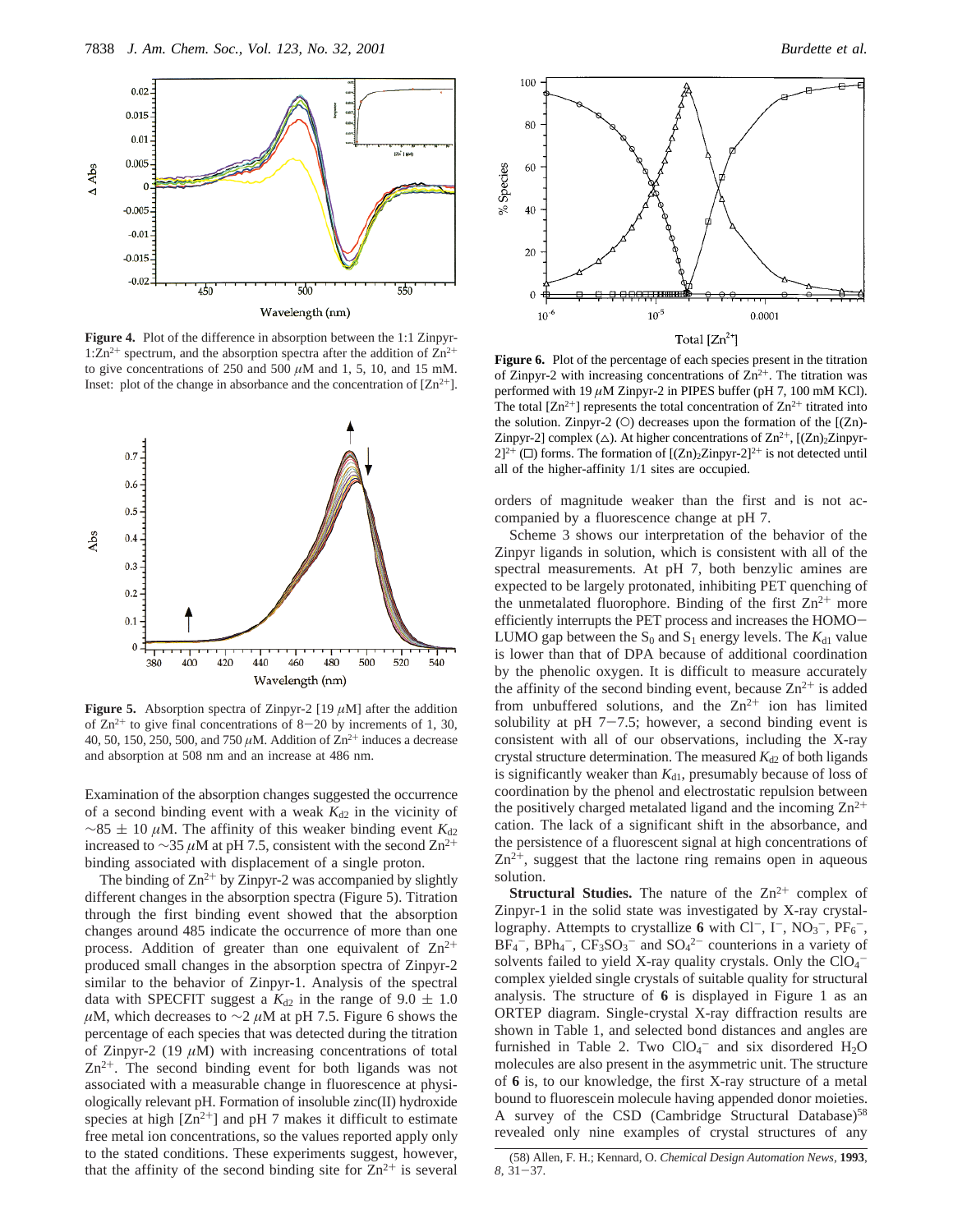

**Table 2.** Selected Interatomic Distances (Å) and Angles (deg) for [Zn2(Zinpyr-1)(H2O)2](ClO4)2'6H2O (**6**'6H2O)*<sup>a</sup>*

| <b>Bond Lengths</b> |          | <b>Bond Angles</b>    |          |  |
|---------------------|----------|-----------------------|----------|--|
| $Zn(1)-O(3)$        | 1.942(6) | $N(1) - Zn(1) - O(6)$ | 170.0(3) |  |
| $Zn(1)-O(6)$        | 2.043(6) | $N(1) - Zn(1) - N(2)$ | 79.9(3)  |  |
| $Zn(1)-N(1)$        | 2.178(7) | $O(3) - Zn(1) - O(6)$ | 97.4(2)  |  |
| $Zn(1)-N(2)$        | 2.086(8) | $N(2) - Zn(1) - N(3)$ | 115.4(3) |  |
| $Zn(1)-N(3)$        | 2.072(8) | $N(3)-Zn(1)-O(3)$     | 119.7(3) |  |
|                     |          | $O(3) - Zn(1) - N(2)$ | 121.4(3) |  |
| $Zn(2)-O(5)$        | 1.954(6) | $N(4)-Zn(2)-O(7)$     | 171.5(3) |  |
| $Zn(2)-O(7)$        | 2.046(6) | $N(4) - Zn(2) - N(5)$ | 79.5(3)  |  |
| $Zn(2)-N(4)$        | 2.178(7) | $O(5) - Zn(2) - O(7)$ | 94.6(3)  |  |
| $Zn(2)-N(5)$        | 2.087(8) | $N(5)-Zn(2)-N(6)$     | 124.4(3) |  |
| $Zn(2)-N(6)$        | 2.086(8) | $N(6)-Zn(2)-O(5)$     | 110.6(3) |  |
|                     |          | $O(5) - Zn(2) - N(5)$ | 121.5(3) |  |

*<sup>a</sup>* Numbers in parentheses are estimated standard deviations in the last digit(s). Atom labels are provided in Figure 1.

fluorescein-based molecules and only one metal complex, that of  $Pb^{2+}$ . The relatively few examples of fluorescein crystal structures have been attributed to properties of the molecule that disfavor crystallization.59

The  $Zn^{2+}$  centers in  $[Zn_2(Zinpyr-1)(H_2O)_2]$ (ClO<sub>4</sub>)<sub>2</sub>·6H<sub>2</sub>O are trigonal bipyramidal, a relatively common coordination geometry for this metal ion. Each  $Zn^{2+}$  ion is coordinated by the three nitrogen atoms of one DPA arm, a phenolic oxygen atom, and a water molecule. The tertiary amine atom and water molecule occupy the axial positions, with the pyridine and phenol oxygen atoms in the equatorial sites. The bond lengths and angles are similar to those in X-ray structures of zinc complexes of similar tripodal  $N_3O$  ligands.<sup>60</sup> The fluorescein fragment adopts the lactoid form, which is consistent with the lack of fluorescence of the orange crystals under UV light. Since the complex fluoresces in solution, we conclude that crystallization induces formation of the lactone.

Attempts to crystallize a 1:1 ligand:metal complex were unsuccessful. Reactions of Zinpyr-1 in the presence of <1 equiv of  $Zn^{2+}$  afforded only the 2:1 complex. Complexation of  $Zn^{2+}$ in the first binding site leaves a DPA arm uncoordinated, and the resultant multiple degrees of freedom might disfavor crystallization. The 2:1 complex is significantly more symmetric and rigid, leading to more favorable crystal packing opportunities.

Formation of mixed complexes with partially coordinated  $Zn^{2+}$  is one of the perceived shortcomings of the quinolinebased sensors. Coordination of  $\mathbb{Z}n^{2+}$  by the ligand arm of the Zinpyr sensor leaves one open coordination site that is occupied by a water molecule in the crystal structure. Although this open coordination site offers the possibility to form mixed complexes, binding at this open site should be relatively weak, because the coordination sphere of the  $Zn^{2+}$  metal ion is nearly saturated. The open site is also fairly crowded, which should hinder coordination of macromolecular ligands.

**Intracellular Staining with Zinpyr-1 and Zinpyr-2.** Incubation of Cos-7 cells with 5 *µ*M Zinpyr reagent produced bright punctate staining patterns similar to observations made with quinoline-based sensors.<sup>5,12</sup> These observations were made with both Zinpyr-1 and Zinpyr-2. The bright fluorescence colocalized with the acidic compartment probe LysoTracker (Molecular Probes, Eugene OR). The initial Zinpyr fluorescence was not diminished by addition of TPEN, which suggests that the concentration of free  $Zn^{2+}$  in these cells is lower than the detection limit of the sensor ( $\sim$ 0.1 nM). The low free Zn<sup>2+</sup> may reflect buffering and chelation by exogenous Zinpyr. To draw conclusions about endogenous  $\text{Zn}^{2+}$ , further experiments will be necessary in which the Zinpyr concentration is varied and the observed free  $[Zn^{2+}]$  extrapolated to zero dye. The fluorescence initially observed is most likely background induced by protonation within vesicular membranes (Figure 7a). The apparent propensity of these molecules to become trapped in acidic compartments represents the principal challenge in the

<sup>(59)</sup> Tremayne, M.; Kariuki, B. M.; Harris, K. D. M. *Angew. Chem., Int. Ed. Engl.* **<sup>1997</sup>**, *<sup>36</sup>*, 770-772.

<sup>(60)</sup> Trosch, A.; Vahrenkamp, H. *Eur. J. Inorg. Chem.* **<sup>1998</sup>**, 827-832.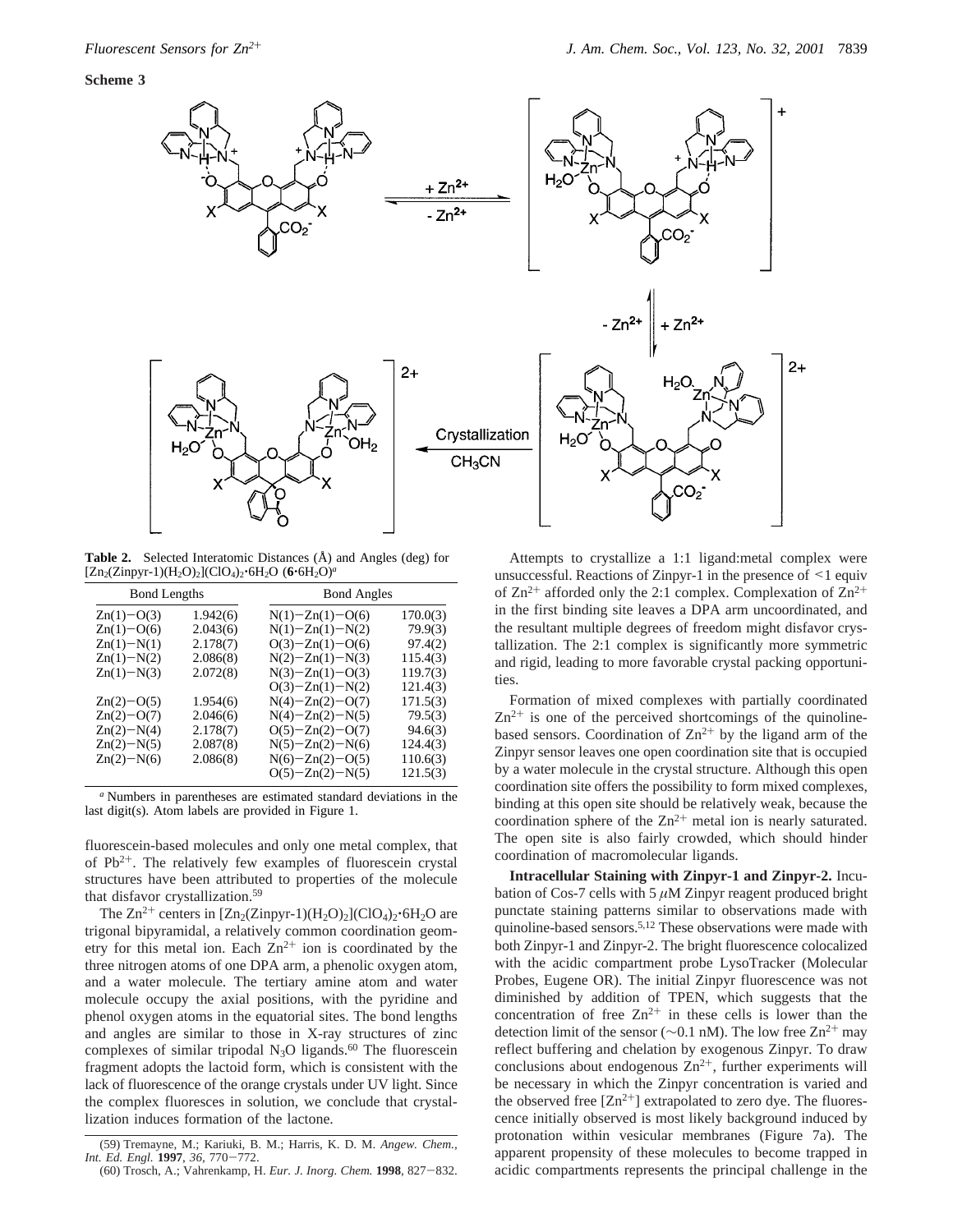

**Figure 7.** (a) Fluorescence microscopy images of COS-7 cells labeled with 5  $\mu$ M Zinpyr-1 for 0.5 h at 37 °C. The fluorescence is not diminished by the addition of the high-affinity membrane-permeable heavy-metal chelator, TPEN, indicating the fluorescence is not  $Zn^{2+}$ -induced. (b) The bright perinuclear punctate staining increases upon the addition of the zinc ionophore  $\text{Zn}^{2+}/\text{pyr}$  ithione and can be reversed by treatment with TPEN.



**Figure 8.** Fluorescence intensity analysis of COS-7 cells shown in Figure 7. The fluorescence intensity observed for two of the bright perinuclear punctate regions (Golgi), and one nucleus are shown. Exogenous  $Zn^{2+}$  was added using the zinc ionophore pyrithione 5 min after the initial treatment with Zinpyr-1, causing a dramatic increase in fluorescence in the puncta. The enhancement was reversed by treatment with TPEN that was added at the 30 min mark. Cytosolic and nuclear regions selected for analysis did not respond to exogenously added  $Zn^{2+}/pyr$ ithione or TPEN.

measurement of  $Zn^{2+}$  within cells using Zinpyr sensors. The nature of the fluorescence staining suggested that the sensor localized in a specific cell organelle. Additional double-labeling experiments with a galactosyl transferase-enhanced cyan fluorescent protein fusion (GT-ECFP) that colocalizes in the medial/ trans-Golgi revealed that Zinpyr stains the Golgi or a Golgiassociated vesicle.40

A significant enhancement of the fluorescence in the puncta could be observed when the cells were treated with exogenous  $Zn^{2+}$  (50  $\mu$ M) using the zinc ionophore pyrithione (2-mercaptopyridine *N*-oxide, 20 *µ*M, Figure 7b). Addition of TPEN (100  $\mu$ M) reversed the fluorescence in the organelles to levels observed before the treatment with  $\text{Zn}^{2+}$  (Figure 8). Although the background fluorescence from the unmetalated sensor presents a significant difficulty in measuring the free  $[Zn^{2+}]$ ,

monitoring the  $[Zn^{2+}]$  change is straightforward and represents a significant application for these sensors. The ability of these probes to image exogenously applied  $\text{Zn}^{2+}$  demonstrates that Zinpyr sensors can produce a discernible change in the fluorescence signal even though the unmetalated/protonated sensor has a relatively bright fluorescence. Examination of cell types that undergo fluctuations in endogenous  $[Zn^{2+}]$  as a result of biochemical events would be of interest.

## **Conclusions**

We have developed two new fluorescent  $Zn^{2+}$  sensors, Zinpyr-1 (**5**) and Zinpyr-2 (**4**), utilizing fluorescein as the reporting group. These new sensors are amenable to intracellular studies as a result of their favorable optical properties, binding affinity, water solubility, and their ability to be loaded passively into cells. The primary shortcoming of the Zinpyr sensors is their sensitivity to protons and the relatively modest fluorescence enhancement upon binding of the analyte. Access to the fluorescein dialdehyde (**3**), the key intermediate in the synthesis of Zinpyr-2, is significant because it can be utilized as a starting point for the design of future sensors. In addition to sensor design, the aldehyde functionality of **3** provides a convenient synthetic means for introducing a fluorescein molecule passively into a variety of systems. The ability to modify synthetically commercially available substituted fluorescein compounds such as fluorescein amine is often limited because the compounds are relatively unreactive, and require harsh conditions for introduction into the desired system.

The Zinpyr dyes are the first generation of molecules in an ongoing effort to develop  $Zn^{2+}$  sensors for the neurosciences. Our current efforts are focused on preparation of sensors that are completely quenched in the absence of  $\text{Zn}^{2+}$  and on developing a series of probes with a range of binding affinities to study free  $Zn^{2+}$  at the different concentrations proposed to be present in living systems. The use and elaboration of the synthetic methodologies developed here to prepare the dialdehyde **3** are key steps in accomplishing these goals. In addition to new sensors, we are also continuing to apply the Zinpyr sensors to investigating the roles of free  $Zn^{2+}$  in neurophysiology.